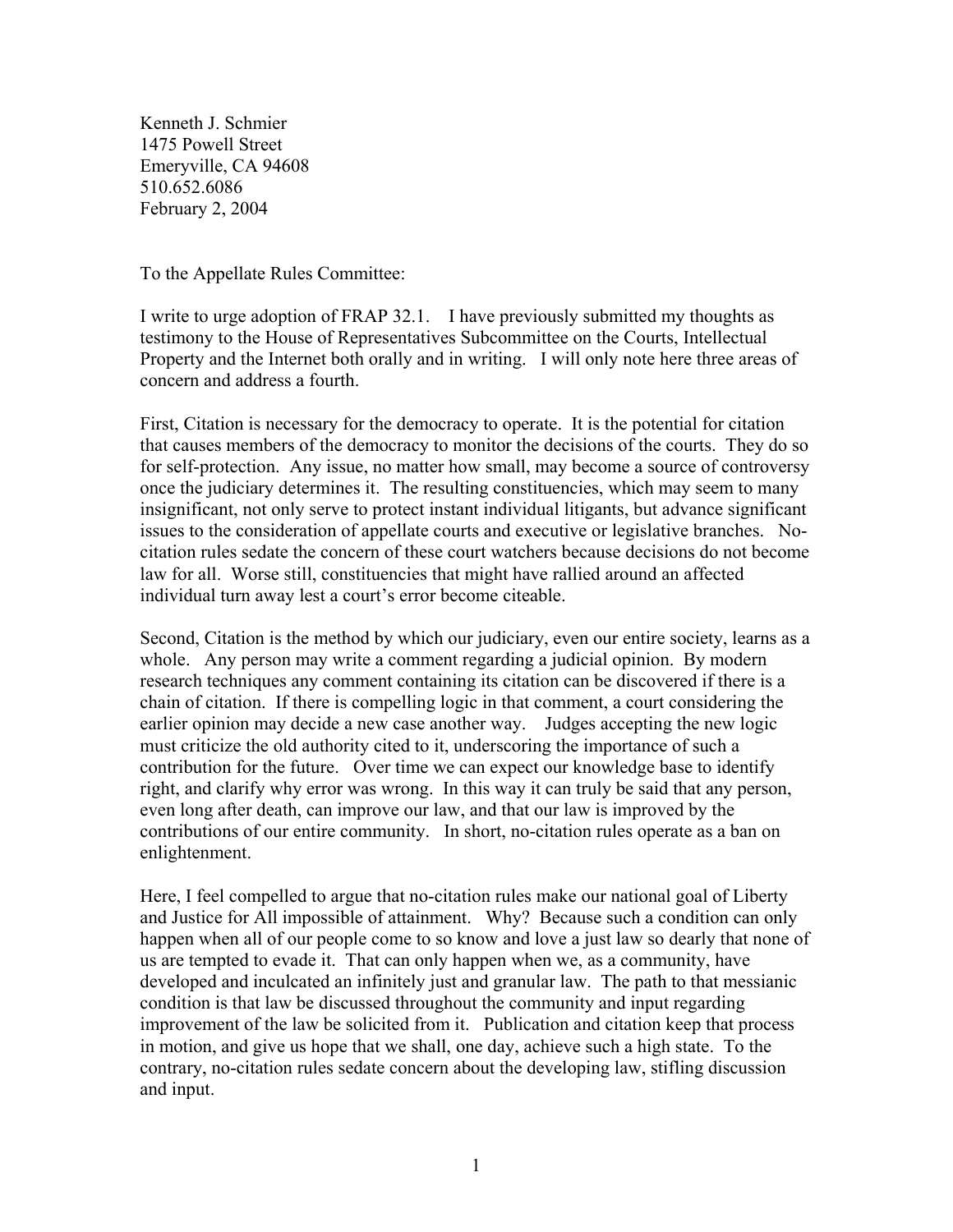Third, many comments have suggested that no citation rules benefit indigent litigants. Can it really be said that a criminal defendant is better off not being able to cite an appellate decision holding that the acts he is charged with committing do not constitute a criminal offense at the arraignment stage? Just how much time is required in most cases to isolate such a case? Is that defendant better off going through trial and trusting that at some point an appellate court might reach the same result in his appeal? Who among those suggesting that no citation rules benefit the indigent would, as the judge, feel comfortable denying a criminal defendant the opportunity to cite exculpatory appellate decisions? Wouldn't they feel that in so doing they were compromising basic American values? Is the situation any different for indigent civil litigants?

Finally, I would like to argue that no-citation rules enter the area of protected free speech such that their validity can only be determined after their purpose, the efficacy of their operation in achieving that purpose, and less burdensome alternatives are evaluated.

According to Judge Kozinski, district, bankruptcy and magistrate judges cannot be trusted to differentiate the respect to be accorded the legal reasoning of published opinions signed by three judges from legal reasoning contained in unpublished opinions signed by three judges.

Judge Kozinski insists it is necessary to ban mention of the latter class altogether to protect the public from this presumed inability of our judges to evaluate precedent. But the broad sweep of the rule he justifies on this basis is an interference with free speech. It is viewpoint based because it bans the viewpoint of the judiciary, our law. And it is content based because it bans true attribution of reasoning, which defeats the right of litigants to argue for equal treatment. Whether or not Judge Kozinski's purpose in banning citation of unpublished rules should justify such a rule, alternatives achieving the same purpose that are less intrusive on free speech ought to be proved ineffective before such an intrusive rule is maintained.

This committee expressly determined that judges may be trusted with the authority to determine how precedent or persuasive authority is to be applied, and I strongly concur with that placement of trust. Because that trust may be placed in judges, there is at least one alternative less intrusive upon our notion of free speech than a no-citation rule. Rather than marking certain opinions as published or unpublished, or the like, judges could add a legend to the opinions. Nothing in the new rule prohibits the 9th Circuit from marking any class of opinions with a legend truthfully advising readers of the conditions under which it was made.

Were that done, I am quite sure that a heated constituency would rapidly form calling upon Congress for sufficient resources to operate our appellate courts properly.

All of this makes one point. Citation of opinions make certain that citizens carefully monitor the goings on of the Judiciary.